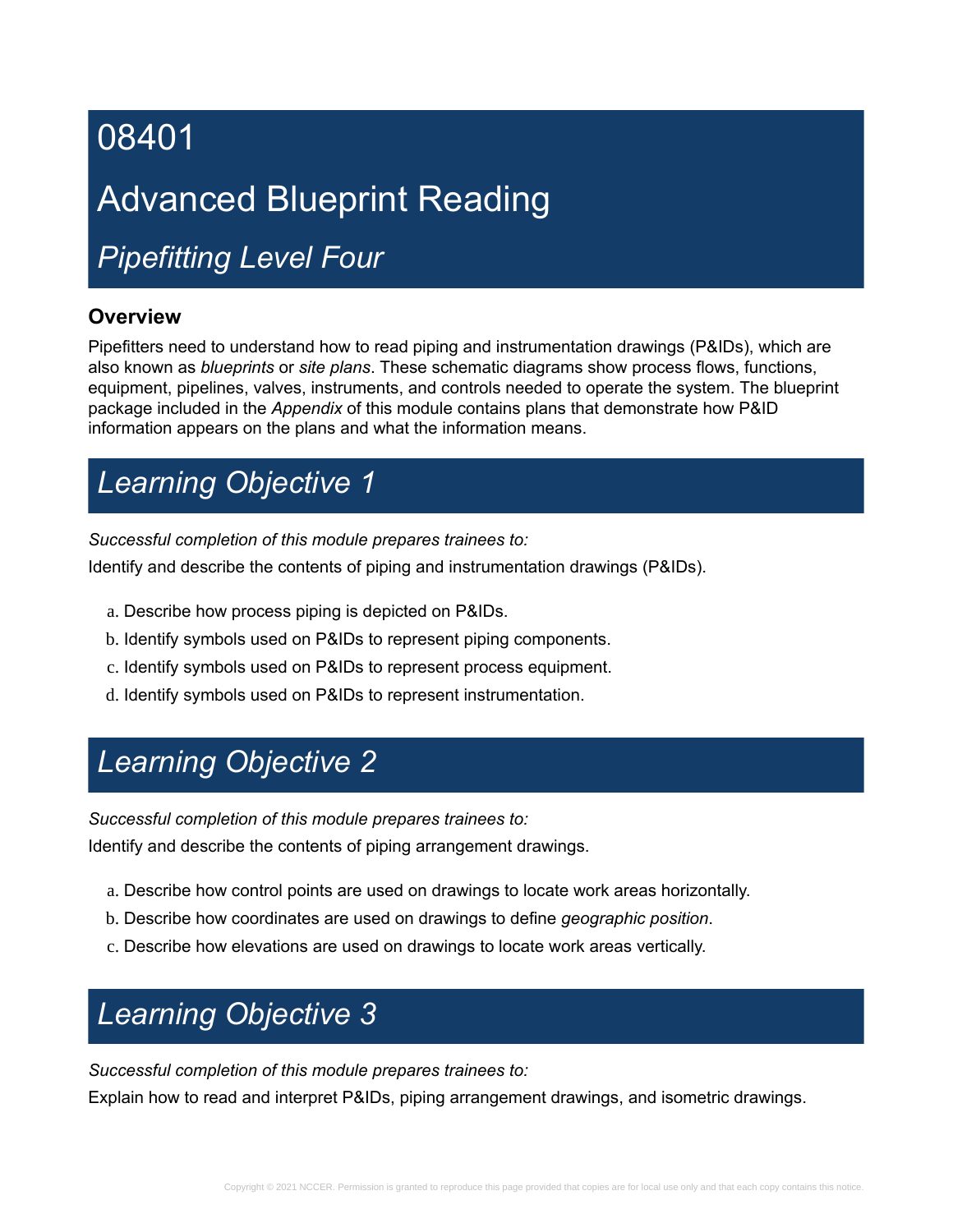- a. Explain how to read and interpret P&IDs and piping arrangement drawings.
- b. Explain how to read and interpret isometric drawings.
- c. Explain how to follow a single line from one drawing to another.

### *Performance Tasks*

- 1. Calculate the total line length from an ISO.
- 2. Sketch an ISO from a plan view.

Recommended Teaching Time: 50 hours

### **Classroom Equipment and Materials**

- Whiteboard and markers
- Pencils and paper
- PowerPoint ${}^{\circledR}$  Presentations for Module 08401
- A variety of standard marker sizes
- Poster board
- Flip chart
- LCD projector and screen
- Computer with Internet access
- Module Review answer key
- Module Examinations

#### *Performance Task 1*

- Appropriate PPE, as directed by the instructor or training facility provider
- Module Trainee Guides
- Calculators (optional)

- Appropriate PPE, as directed by the instructor or training facility provider
- Module Trainee Guides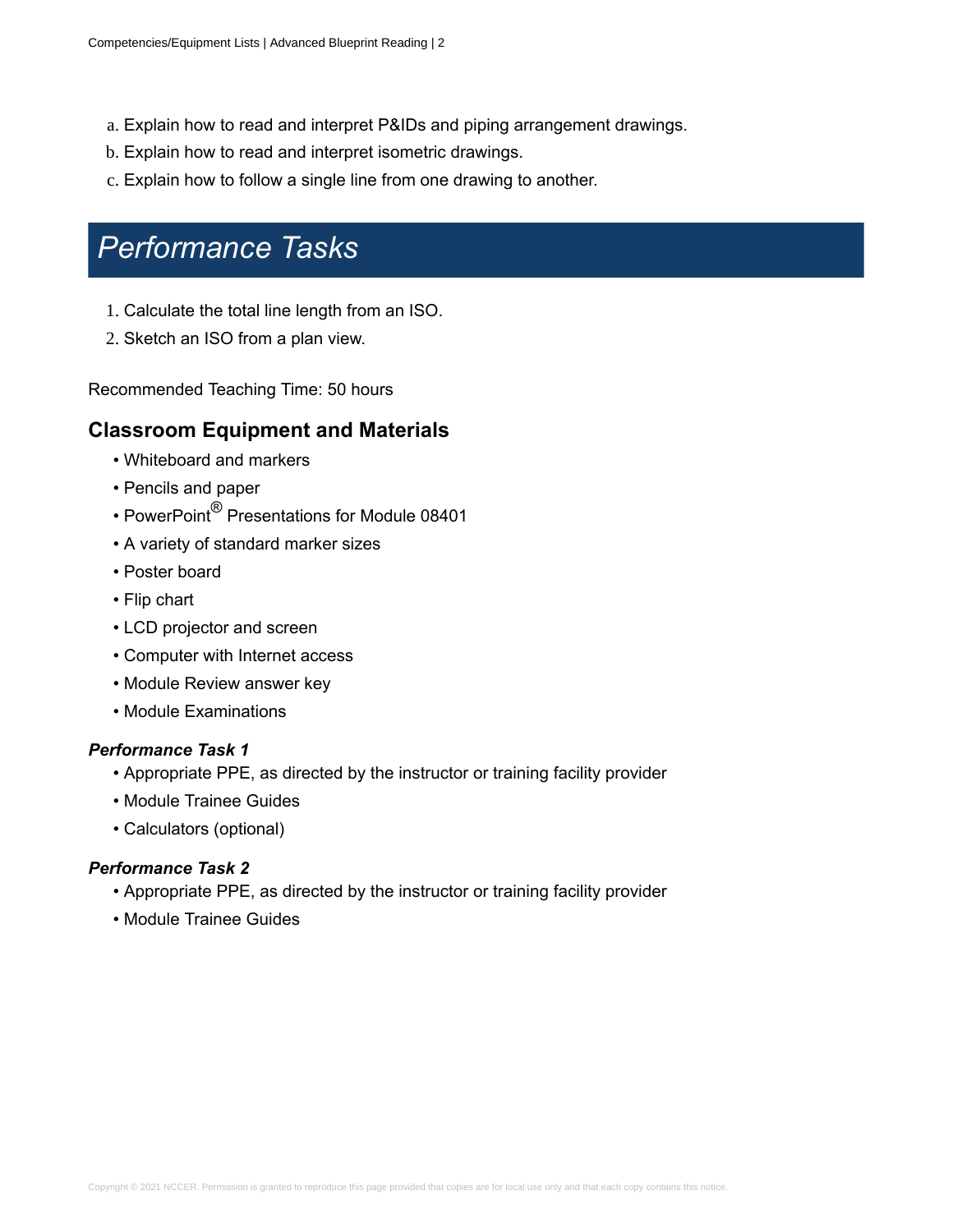# Advanced Pipe Fabrication

# *Pipefitting Level Four*

### **Overview**

Pipe fabrication involves the use of either ordinate tables or trigonometry to create fittings and pipe assemblies that suit a process application. Producing ordinates and using them to lay out miters and laterals is important, as are alternative methods for laying out the cuts for laterals, saddles, and mitered turns. In this module, formulas are provided for putting together multiple offsets around obstacles of both equal and unequal spread.

# *Learning Objective 1*

*Successful completion of this module prepares trainees to:*

Explain how to calculate piping offsets.

- a. Explain how to calculate simple offsets.
- b. Explain how to calculate three-line, equal-spread offsets around a vessel.
- c. Explain how to calculate three-line, unequal-spread offsets.
- d. Explain how to lay out and fabricate tank heating coils.

# *Learning Objective 2*

*Successful completion of this module prepares trainees to:*

Explain how to lay out and fabricate miter turns.

- a. Explain how to lay out ordinate lines and how to use *The Pipe Fitters Blue Book* in doing so.
- b. Explain how to lay out cutback lines and how to use *The Pipe Fitters Blue Book* in doing so.
- c. Explain how lay out mitered turns.
- d. Explain how to lay out and fabricate three-piece, 90-degree mitered turns.
- e. Explain how to lay out and fabricate four-piece, 90-degree mitered turns.
- f. Explain how to lay out the cutback for a wye.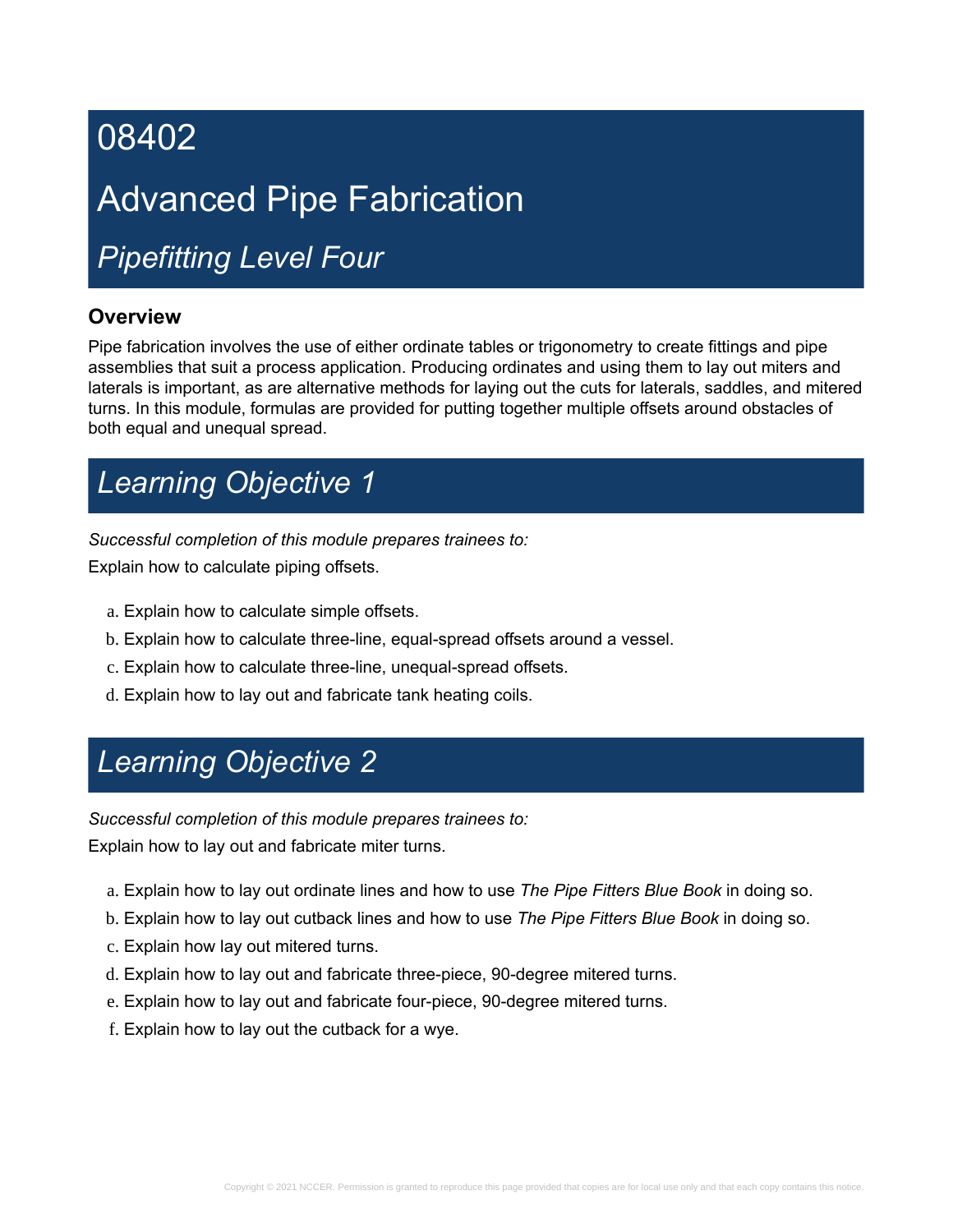# *Learning Objective 3*

*Successful completion of this module prepares trainees to:*

Explain how to lay out and fabricate saddle and supports made out of pipe.

- a. Explain how to lay out and fabricate a saddle.
- b. Explain how to lay out and fabricate supports made out of pipe.

# *Learning Objective 4*

*Successful completion of this module prepares trainees to:*

Explain how to lay out laterals without using references.

### *Performance Tasks*

- 1. Calculate a three-line, 45-degree, equal-spread offset.
- 2. Calculate and lay out a tank coil.
- 3. Lay out and fabricate a three-piece mitered turn (degree to be determined by instructor).
- 4. Lay out and fabricate a four-piece, 90-degree mitered turn.
- 5. Lay out and fabricate a wye.
- 6. Using reference charts, lay out and fabricate a 45-degree lateral.
- 7. Lay out and fabricate a Type 1 pipe support.
- 8. Lay out a 45-degree lateral by performing a geometric layout.
- 9. Lay out and fabricate a saddle.

Recommended Teaching Time: 50 hours

### **Classroom Equipment and Materials**

- Whiteboard and markers
- Pencils and paper
- PowerPoint ${}^{\circledR}$  Presentations for Module 08402
- A variety of standard marker sizes
- Poster board
- Flip chart
- LCD projector and screen
- Computer with Internet access
- Module Review answer key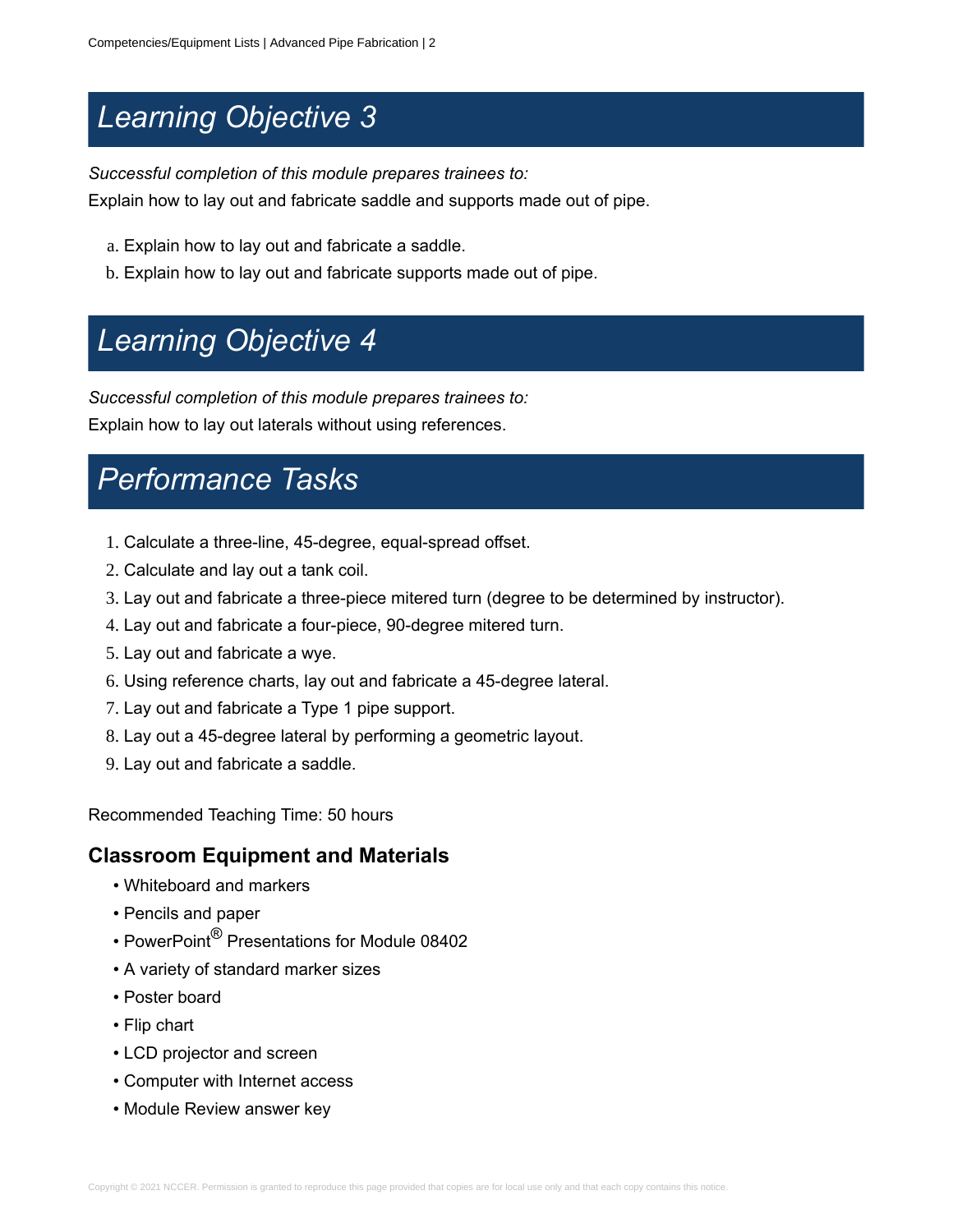• Module Examinations

### *Performance Task 1*

- Appropriate PPE, as directed by the instructor or training facility provider
- Copies of *Figure 6*
- Calculators

### *Performance Task 2*

- Appropriate PPE, as directed by the instructor or training facility provider
- Copies of *Figure 8*
- Copies of *Table 1*
- Calculators

### *Performance Task 3*

- Appropriate PPE, as directed by the instructor or training facility provider
- Copies of *Figure 20*
- Calculators
- Rulers or tape measures
- Wraparounds
- Sufficient piping to fabricate each mitered assembly
- Right-angle grinders
- Suitable grinding wheels
- Ball peen hammers
- Center punches
- Soapstone
- Oxyacetylene cutting equipment, including gases and regulators
- Welding equipment and consumables suitable for the pipe in use
- Qualified welder

- Appropriate PPE, as directed by the instructor or training facility provider
- Copies of *Figure 24*
- Calculators
- Rulers or tape measures
- Wraparounds
- Sufficient piping to fabricate each mitered assembly
- Right-angle grinders
- Suitable grinding wheels
- Ball peen hammers
- Center punches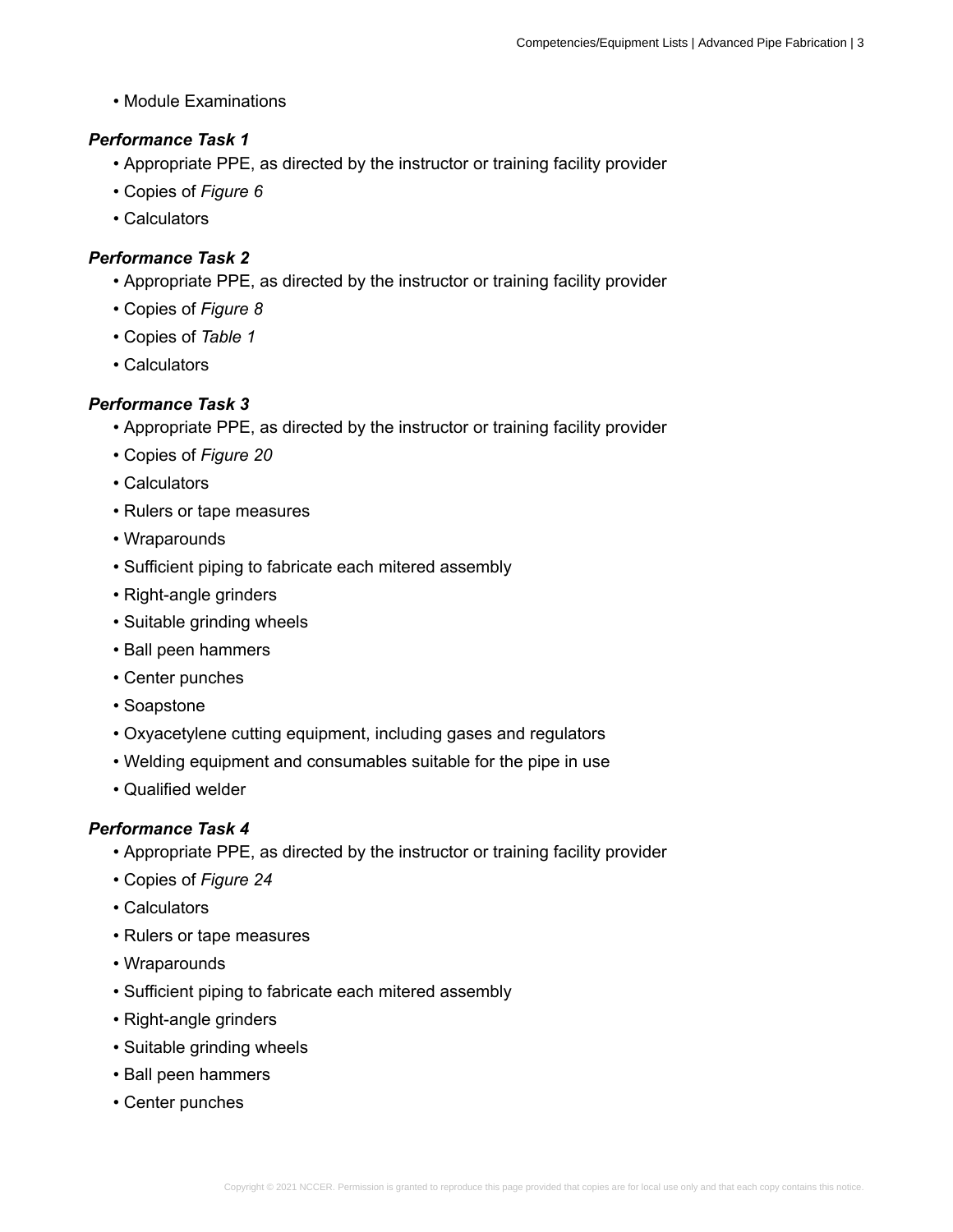- Soapstone
- Oxyacetylene cutting equipment, including gases and regulators
- Welding equipment and consumables suitable for the pipe in use
- Qualified welder

### *Performance Task 5*

- Appropriate PPE, as directed by the instructor or training facility provider
- Copies of *Figure 27*
- Calculators
- Rulers or tape measures
- Wraparounds
- Sufficient piping to fabricate each wye
- Right-angle grinders
- Suitable grinding wheels
- Ball peen hammers
- Center punches
- Soapstone
- Oxyacetylene cutting equipment, including gases and regulators
- Welding equipment and consumables suitable for the pipe in use
- Qualified welder

#### *Performance Task 6*

- Appropriate PPE, as directed by the instructor or training facility provider
- Copies of the appropriate ordinate references
- Calculators
- Rulers or tape measures
- Wraparounds
- Sufficient piping to fabricate each lateral
- Right-angle grinders
- Suitable grinding wheels
- Ball peen hammers
- Center punches
- Soapstone
- Oxyacetylene cutting equipment, including gases and regulators
- Welding equipment and consumables suitable for the pipe in use
- Qualified welder

### *Performance Task 7*

• Appropriate PPE, as directed by the instructor or training facility provider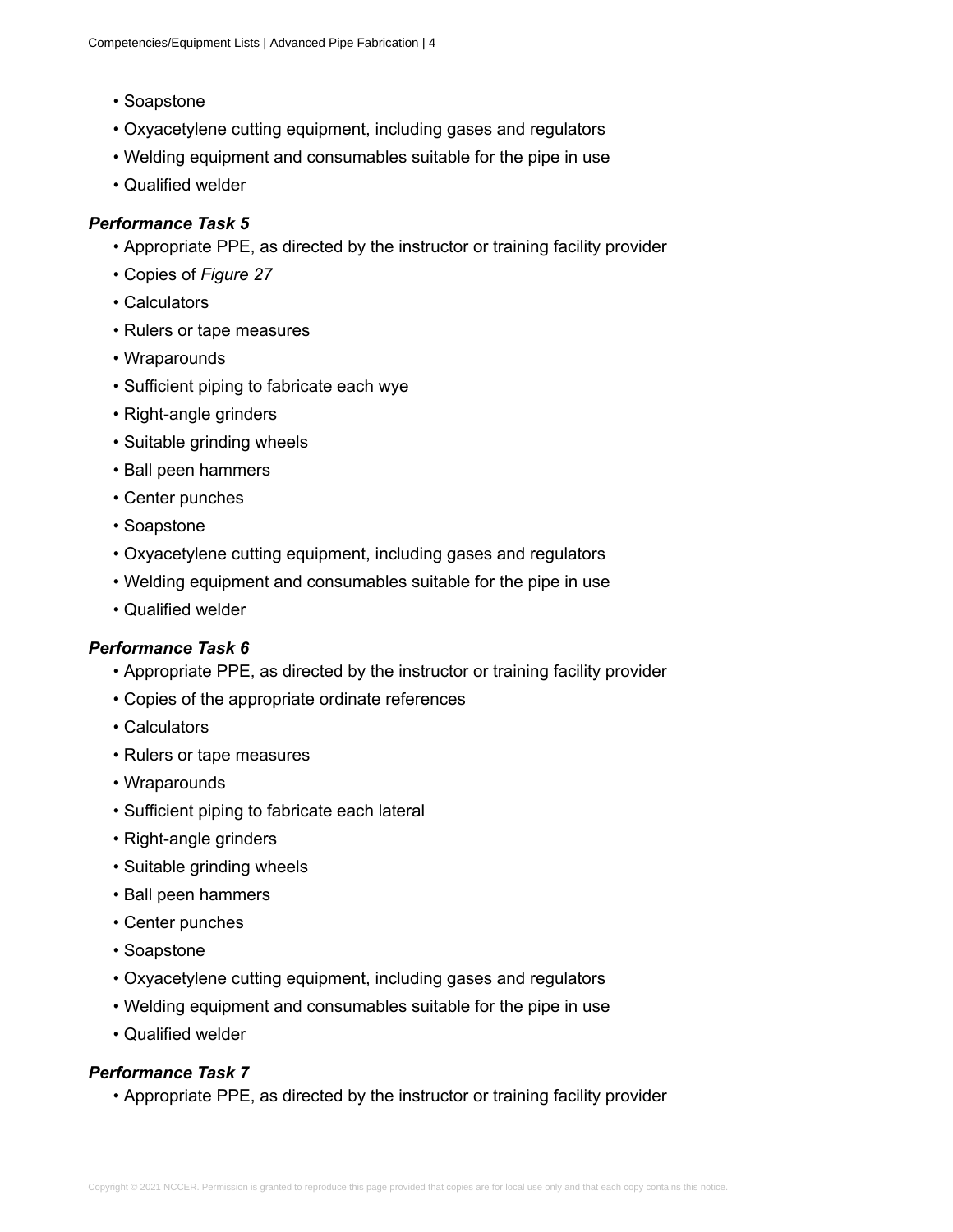- Copies of *Figure 37*
- Calculators
- Rulers or tape measures
- Wraparounds
- Sufficient piping to fabricate each support
- Drill motor and appropriate bit (for weep hole; optional)
- Right-angle grinders
- Suitable grinding wheels
- Ball peen hammers
- Center punches
- Soapstone
- Oxyacetylene cutting equipment, including gases and regulators
- Welding equipment and consumables suitable for the pipe in use
- Qualified welder

### *Performance Task 8*

- Appropriate PPE, as directed by the instructor or training facility provider
- Copies of *Figure 31*
- Calculators
- Rulers

- Appropriate PPE, as directed by the instructor or training facility provider
- Calculators
- Rulers
- Drawing scales
- Compass
- Wraparounds
- Sufficient piping to fabricate each saddle
- Right-angle grinders
- Suitable grinding wheels
- Ball peen hammers
- Center finder
- Soapstone
- Oxyacetylene cutting equipment, including gases and regulators
- Welding equipment and consumables suitable for the pipe in use
- Qualified welder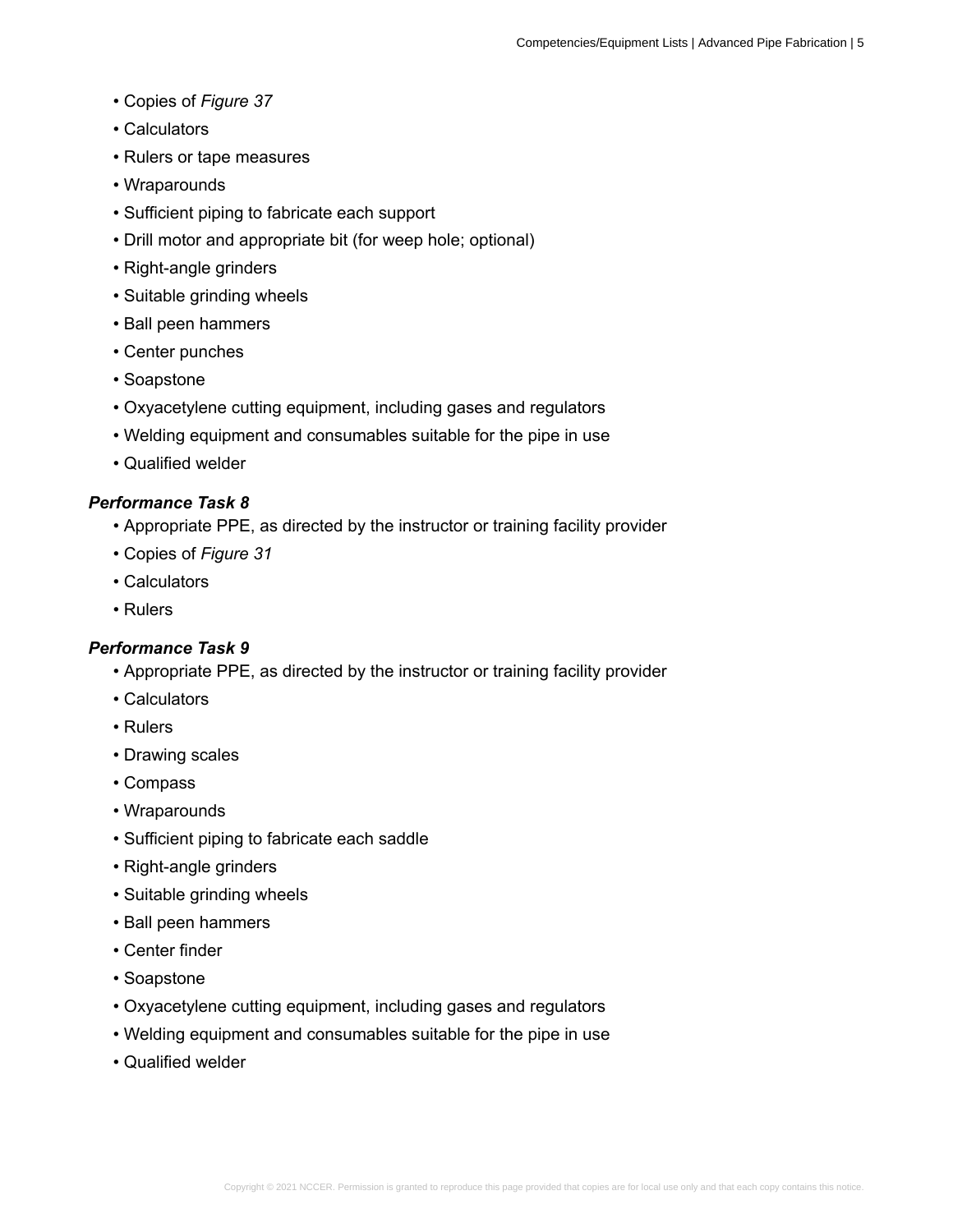# Stress Relieving and Aligning

# *Pipefitting Level Four*

### **Overview**

Stress relieving is the process of preheating and post weld heat treatment to keep welds from distorting a pipe assembly. Proper alignment is the reason for stress relieving, because, if the pipe will not fit up accurately to machinery, dynamically balanced pumps will be unbalanced by the distortions of the piping attachments. A skilled pipefitter takes charge of these situations, working with millwrights and others to prevent misalignments and problems which stem from them.

# *Learning Objective 1*

*Successful completion of this module prepares trainees to:*

Describe thermal expansion in piping systems and approaches to accommodating the imposed stress.

- a. Explain the role of flexibility in accommodating expansion.
- b. Explain the installation of expansion loops.
- c. Describe cold springing and how it accommodates expansion.

# *Learning Objective 2*

*Successful completion of this module prepares trainees to:*

Identify and describe methods used to minimize stress in pipe welds.

- a. Describe the relationship between temperature and the structure of metal.
- b. Identify metals that require preheating prior to welding.
- c. Identify and describe metal-preheating methods.
- d. Identify and describe the results of various post weld heat treatment processes.
- e. Explain how pipe temperatures are best measured.

# *Learning Objective 3*

*Successful completion of this module prepares trainees to:*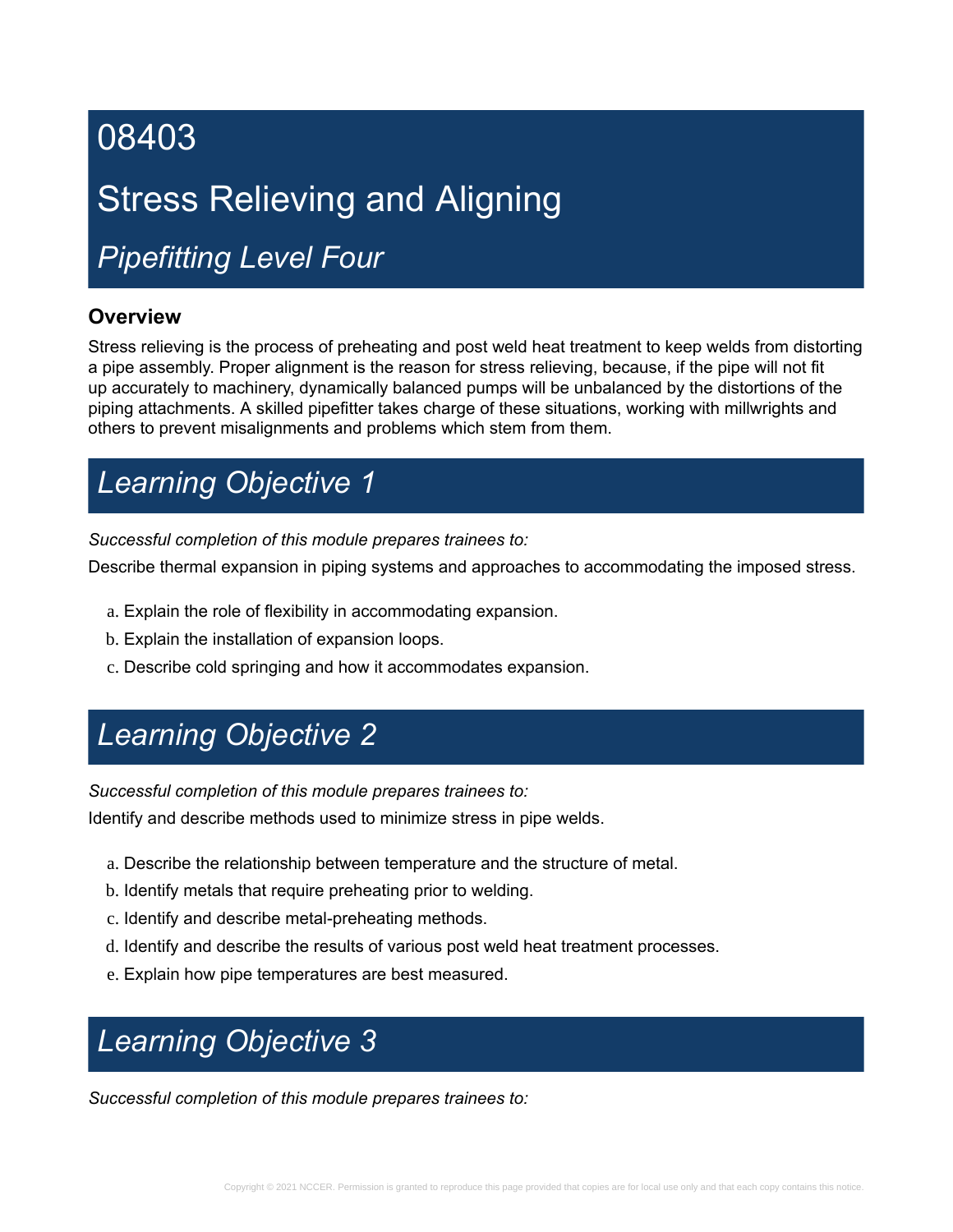Describe how piping stress is avoided when a connection to rotating equipment is required.

- a. Explain the purpose of grouting and its roles in supporting machinery.
- b. Describe how preliminary alignments are completed on rotating equipment.

### *Performance Tasks*

- 1. Identify three methods used to stress-relieve welds.
- 2. Indicate the area of a pipe that needs to be stress-relieved.

Recommended Teaching Time: 10 hours

### **Classroom Equipment and Materials**

- Whiteboard and markers
- Pencils and paper
- $\bullet$  PowerPoint $^\circledR$  Presentations for Module 08403
- A variety of standard marker sizes
- Poster board
- Flip chart
- LCD projector and screen
- Computer with Internet access
- Module Review answer key
- Module Examinations

#### *Performance Tasks 1 and 2*

- Appropriate PPE, as directed by the instructor or training facility provider
- Access to an installed piping system or section of piping, OR
- Pipe drawings of a spool or section of a system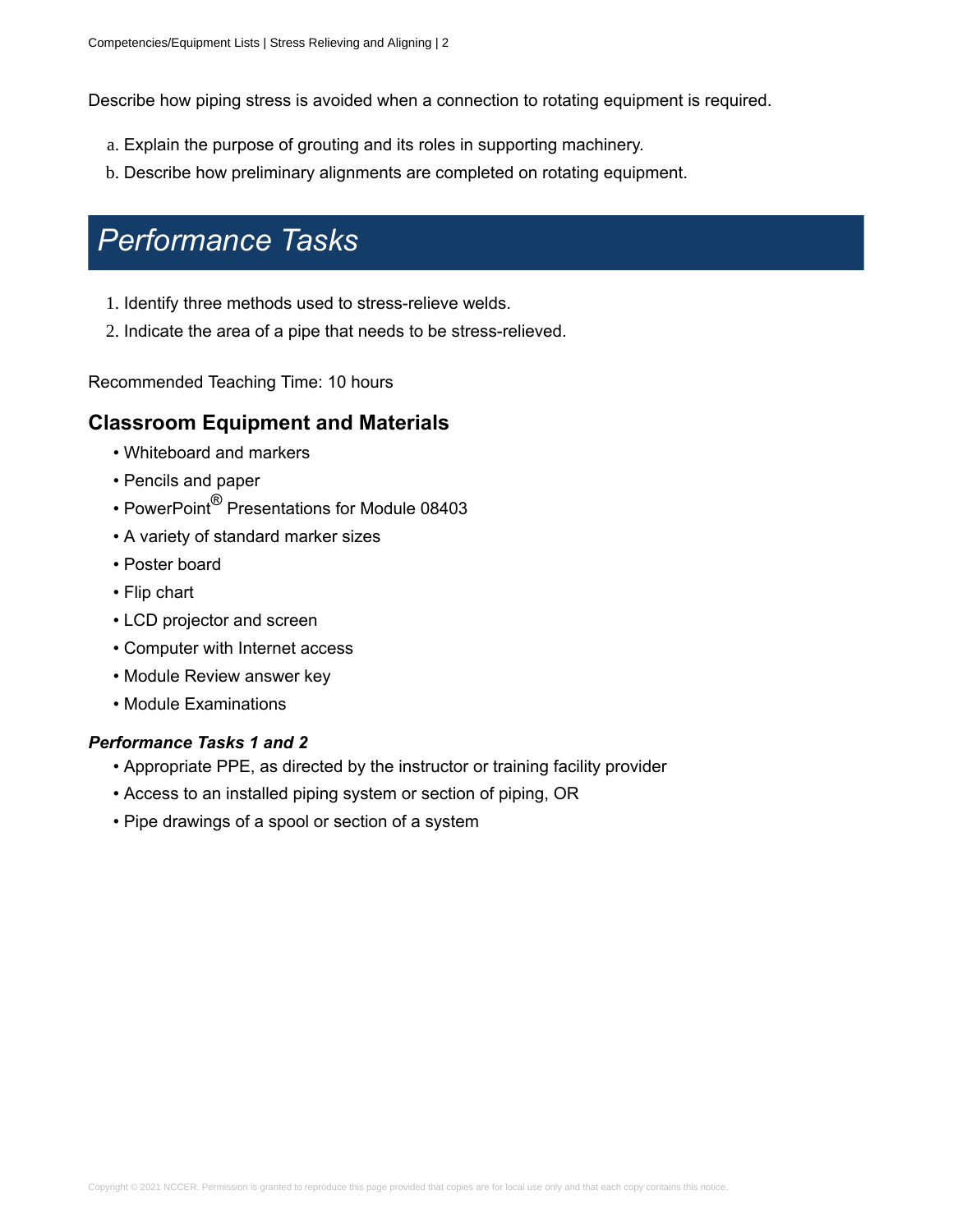# 08405 In-Line Specialties

# *Pipefitting Level Four*

### **Overview**

Special fittings and instruments used in process piping equipment are known as *in-line specialties* and described in system documentation as "specials." This category includes steam traps, desuperheaters, bursting discs, strainers, and related equipment. Steam traps protect the lines against water hammer while desuperheaters reduce the temperature of steam. Strainers are used with many types of fluids to keep solids from clogging pipes. Bursting discs provide emergency pressure relief to prevent very high-pressure surges from damaging equipment. Each in-line specialty item serves a specific purpose and must be installed, monitored, and removed by knowledgeable pipefitters who may be working in tandem with other professionals for coordinated activities across the pipe run.

# *Learning Objective 1*

*Successful completion of this module prepares trainees to:*

Identify and describe the operation of various in-line specialties.

- a. Identify and describe the operation of snubbers.
- b. Identify and describe the operation of ball joints.
- c. Identify and describe the operation of bleed rings.
- d. Identify and describe the operation of drip legs.
- e. Identify and describe the operation of steam traps.
- f. Identify and describe the operation of expansion joints.
- g. Identify and describe the operation of filters and strainers.
- h. Identify and describe the operation of flowmeters.
- i. Identify and describe the operation of level measurement devices.
- j. Identify and describe the operation of flow pressure switches.
- k. Identify and describe the operation of rupture discs.
- l. Identify and describe the operation of thermowells.
- m. Identify and describe the operation of desuperheaters.
- n. State common safety and storage practices related to in-line specialties.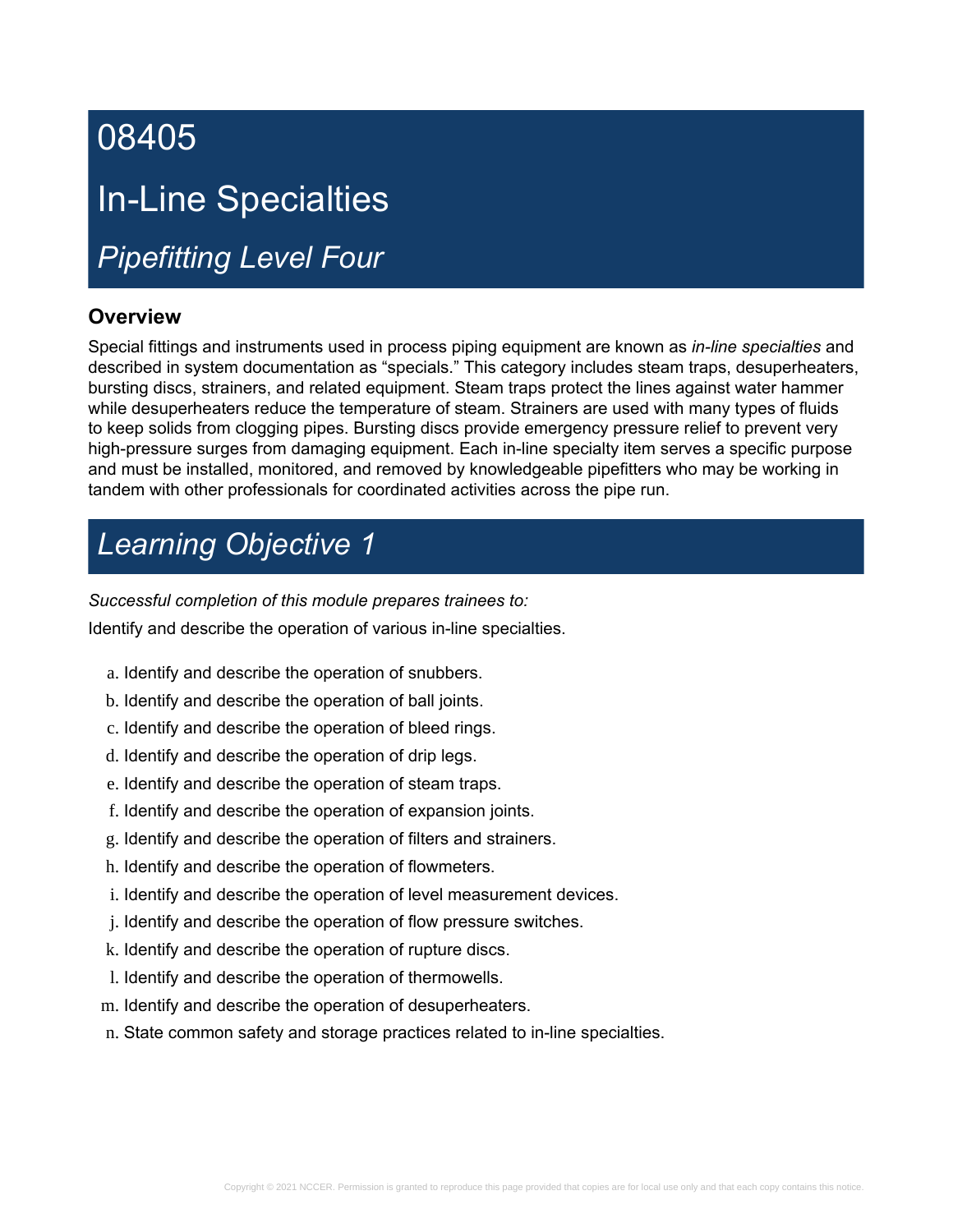# *Learning Objective 2*

*Successful completion of this module prepares trainees to:* Explain how to troubleshoot and maintain steam traps.

a. Explain and discuss diagnostic methods and maintenance procedures related to steam traps.

## *Performance Tasks*

- 1. Identify a number of specialties at the discretion of the instructor.
- 2. Identify specific problems and corrective actions required for faulty steam traps.
- 3. Install steam traps.

Recommended Teaching Time: 20 hours

### **Classroom Equipment and Materials**

- Whiteboard and markers
- Pencils and paper
- $\bullet$  PowerPoint $^\circledR$  Presentations for Module 08405
- A variety of standard marker sizes
- Poster board
- Flip chart
- LCD projector and screen
- Computer with Internet access
- Module Review answer key
- Module Examinations

### *Performance Task 1*

- Appropriate PPE, as directed by the instructor or training facility provider
- A variety of in-line specialties for identification or photos of various in-line specialties

### *Performance Task 2*

- Appropriate PPE, as directed by the instructor or training facility provider
- Prepared scenarios related to trap operation and failure

- Appropriate PPE, as directed by the instructor or training facility provider
- One or more types of steam traps
- Suitable piping system or purpose-built trainer into which the trap can be installed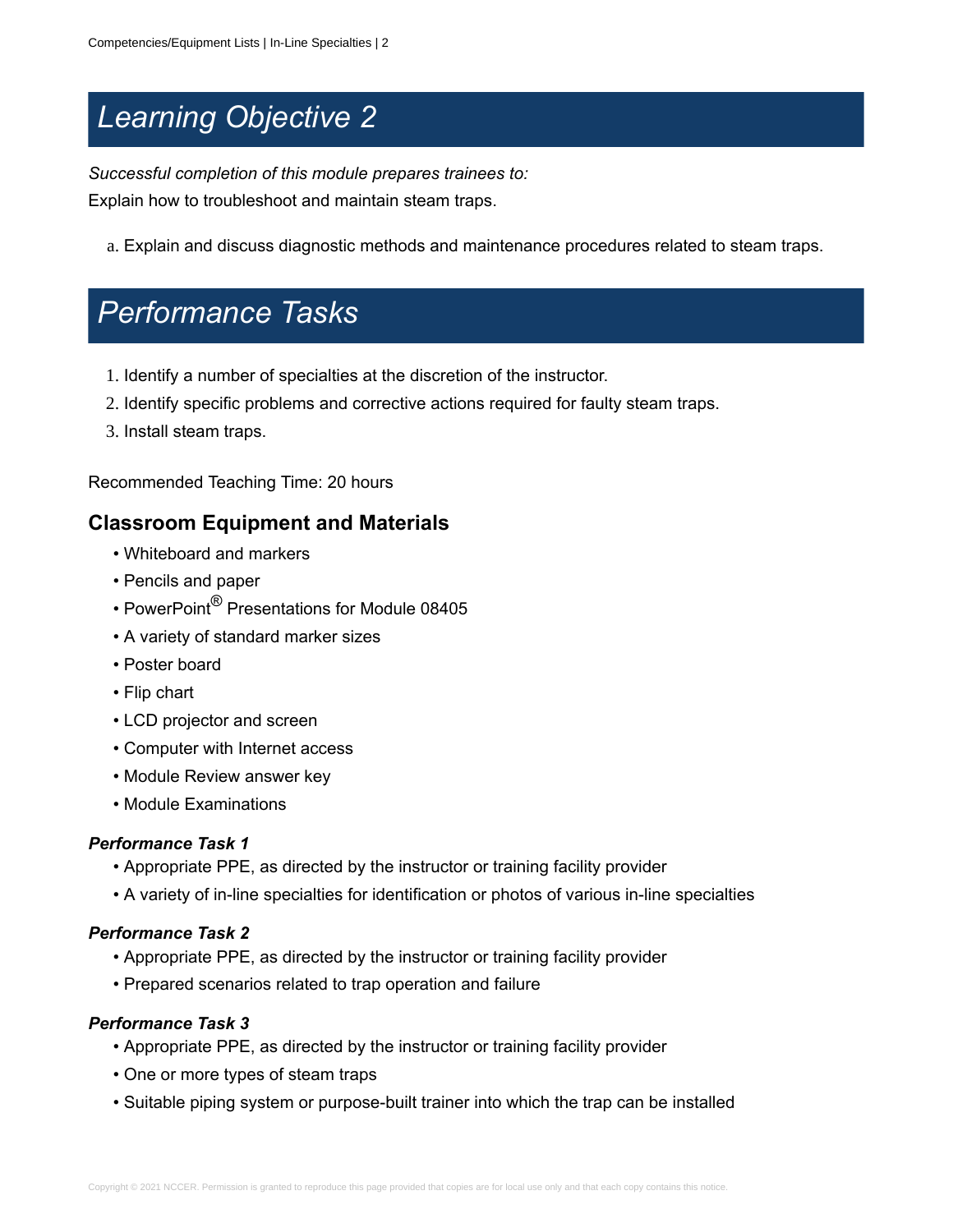- Necessary pipe fittings, including but not limited to nipples, unions, and ells
- Common hand tools
- Appropriately sized pipe wrenches
- Pipe thread compound rated for steam at the expected pressure
- Pyrometer (optional)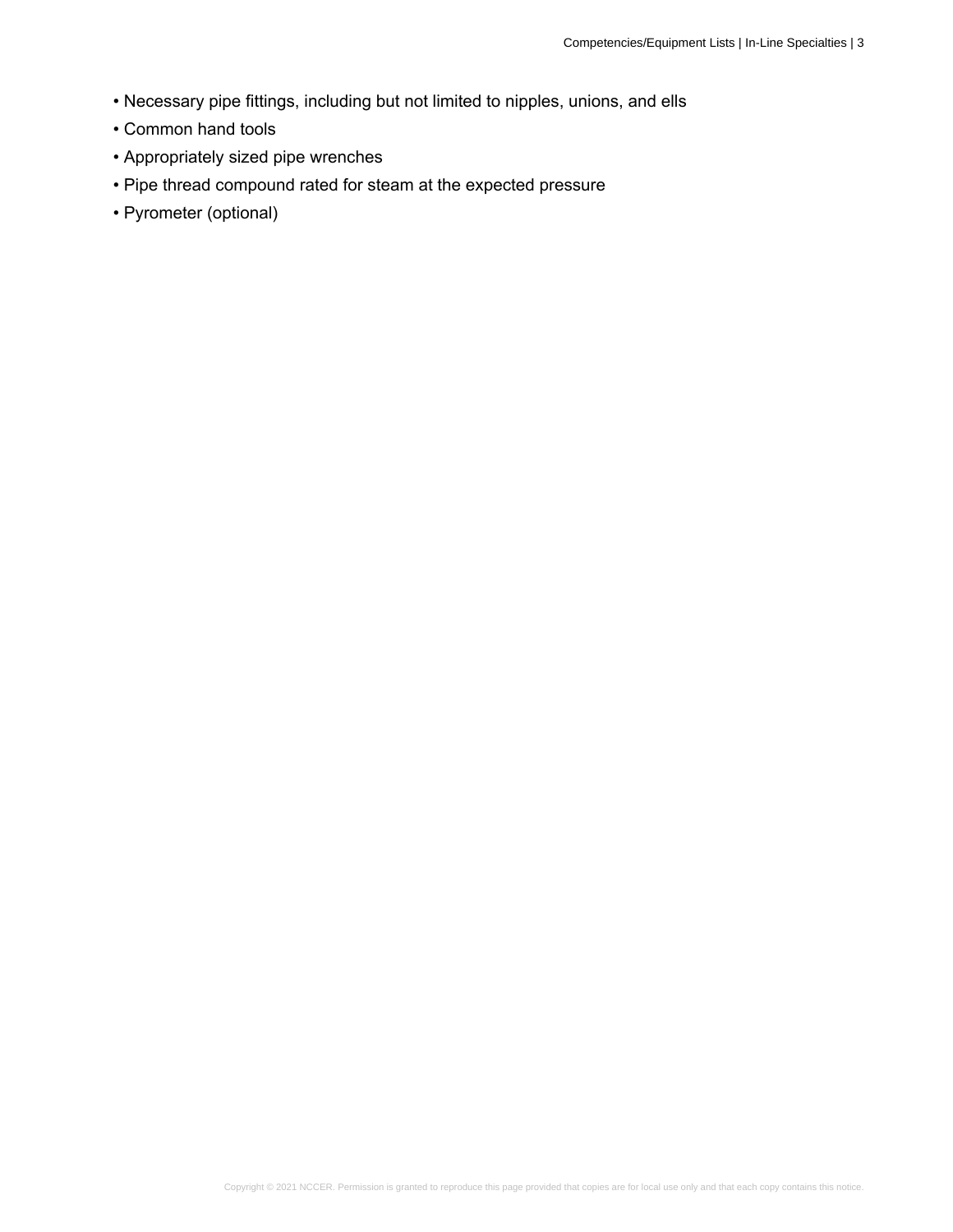# Special Piping

# *Pipefitting Level Four*

### **Overview**

Pipefitters must be prepared to assemble small piping and tubing. While these jobs are infrequent, they still require a clear understanding of the skills needed to correctly and safely connect and route pipe on a smaller scale. Some of these skills include brazing, soldering, pipe bending, and installing various fittings made of copper, stainless steel, aluminum, and brass.

# *Learning Objective 1*

*Successful completion of this module prepares trainees to:*

Explain how to assemble flared and compression joints using copper tubing.

- a. Describe flared and compression methods of joining tubing.
- b. Identify and describe flared and compression fittings.
- c. Explain how to assemble a flared joint.
- d. Explain how to assemble a compression joint.

# *Learning Objective 2*

*Successful completion of this module prepares trainees to:* Explain how to solder and braze copper tubing and fittings.

- a. Explain how to solder copper tubing and fittings.
- b. Explain how to braze copper tubing and fittings.

# *Learning Objective 3*

*Successful completion of this module prepares trainees to:* Explain how to lay out and create bends in pipe and tubing.

a. Explain how to calculate pipe bends.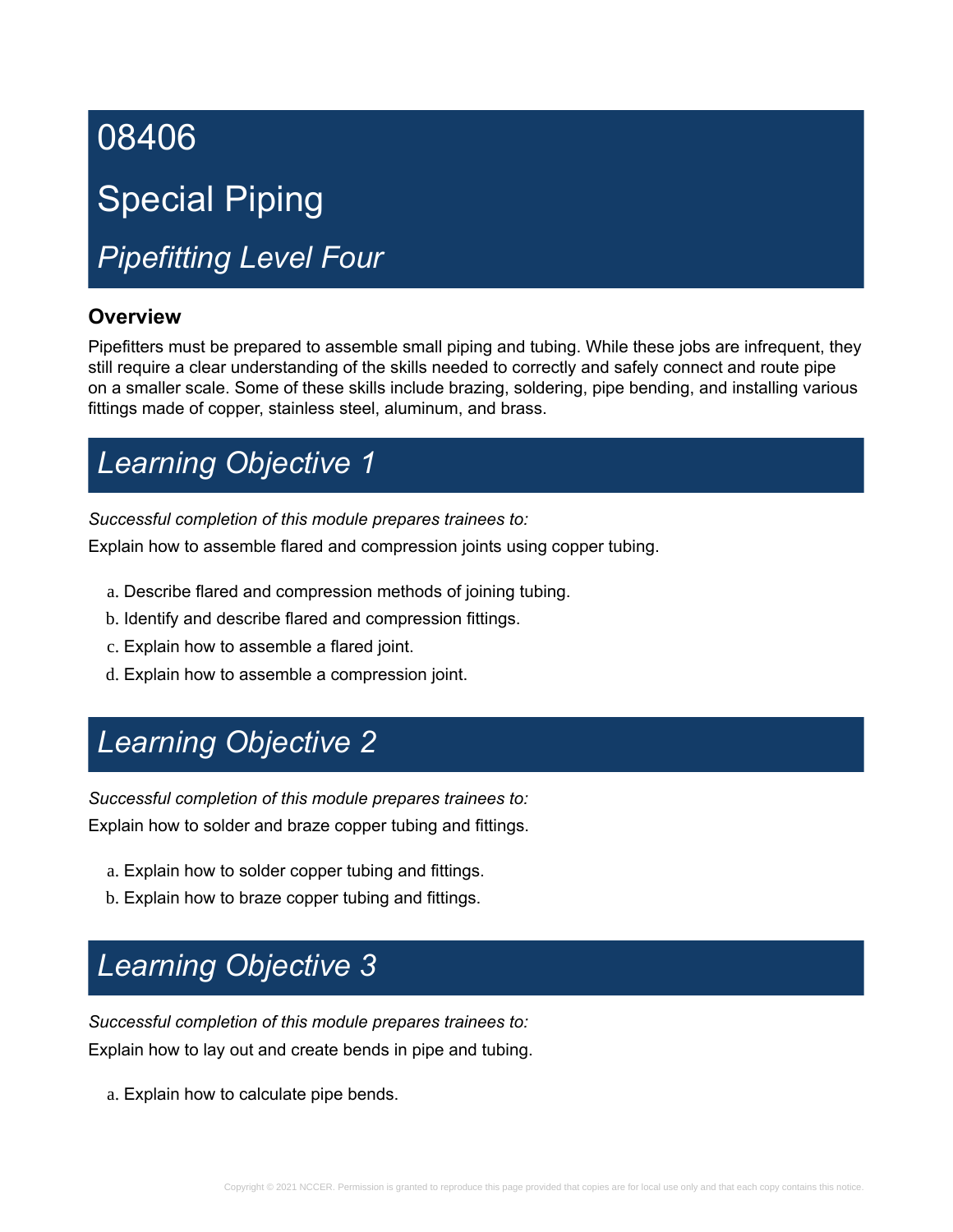- b. Explain how to lay out pipe bends.
- c. Describe various methods of bending pipe and tubing.

# *Learning Objective 4*

*Successful completion of this module prepares trainees to:*

Explain how to remove, install, and maintain glass-lined piping systems.

- a. Explain how to remove and install sections of glass-lined piping systems.
- b. Explain how to maintain glass-lined piping systems.

# *Learning Objective 5*

*Successful completion of this module prepares trainees to:* Identify and describe how to assemble Lokring $^{\circledR}$  and other crimped joints on tubing.

- $\rm{a.}$  Identify and explain how to create Lokring $\rm{^{\circledR}}$  joints.
- b. Identify and explain how to create crimped joints on copper tubing.

### *Performance Tasks*

- 1. Install flared fittings using copper tubing.
- 2. Install compression fittings using copper tubing.
- 3. Solder copper tubing joints.
- 4. Braze copper tubing joints.
- 5. Bend pipe or tubing to a specified radius.
- 6. Fabricate a Lokring $^\circledR$  or a crimped copper-tubing joint.

Recommended Teaching Time: 25 hours

### **Classroom Equipment and Materials**

- Whiteboard and markers
- Pencils and paper
- PowerPoint ${}^{\circledR}$  Presentations for Module 08406
- A variety of standard marker sizes
- Poster board
- Flip chart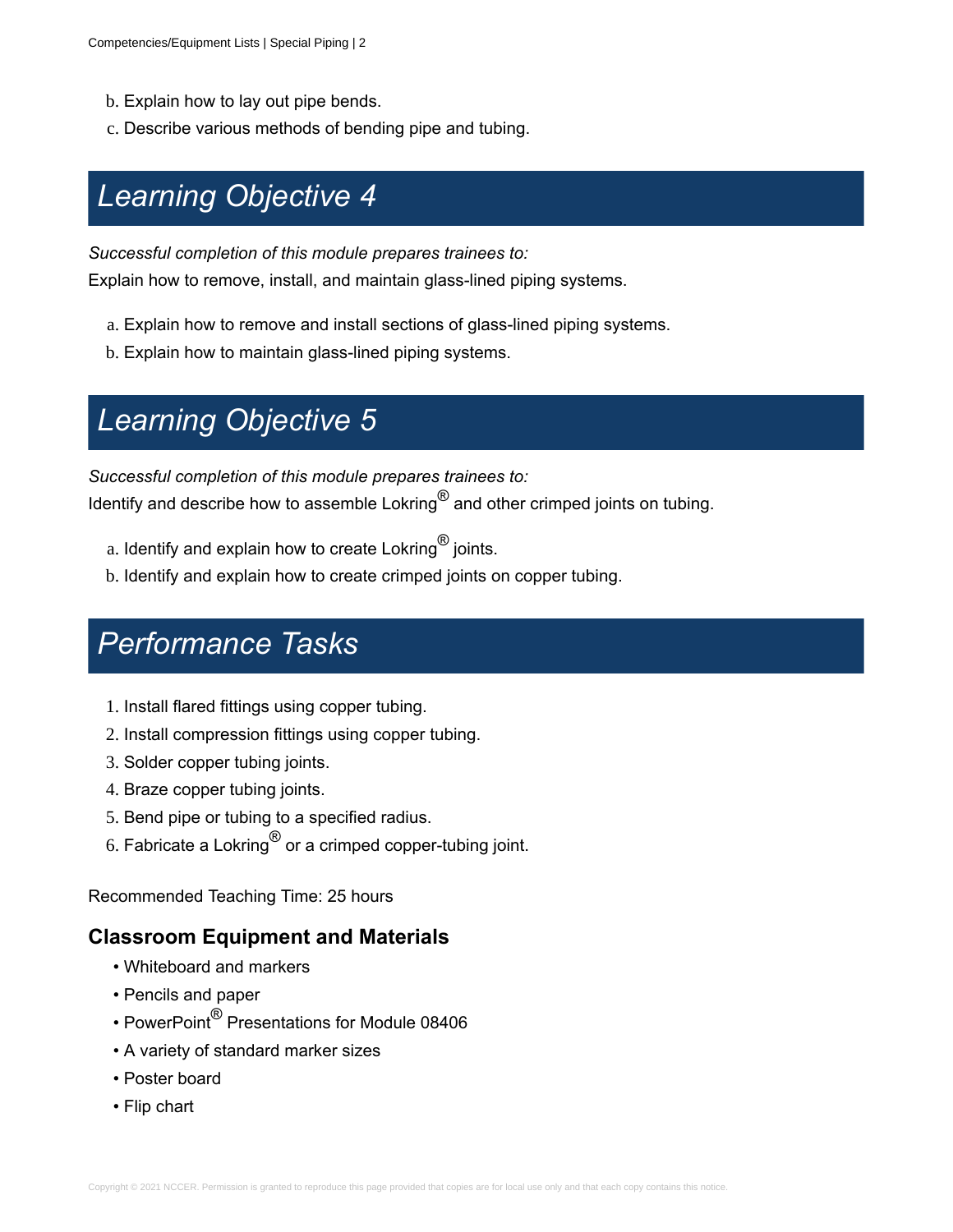- LCD projector and screen
- Computer with Internet access
- Module Review answer key
- Module Examinations

### *Performance Task 1*

- Appropriate PPE, as directed by the instructor or training facility provider
- $\bullet$  Copper tubing appropriate for flaring ( ${}^1\!\!{\cal A}^{\mathrm{u}}\!\!-\!\!{}^1\!\!\mathrel{{\cal L}}$ " tubing size is suggested)
- Appropriate flare nuts for the tubing used
- Flare fittings, such as unions, male adapters, and ells
- Flaring tool sets
- Tubing cutters
- Tube reamers
- Common hand tools

### *Performance Task 2*

- Appropriate PPE, as directed by the instructor or training facility provider
- Copper tubing appropriate for compression joints ( ${}^1\!\!{\cal A}^{\text{u}}\!\!-\!\!{}^1\!\!{\cal Z}^{\text{v}}$  tubing size is suggested)
- Appropriate compression fittings and ferrules for the tubing used
- Tubing cutters
- Tube reamers
- Common hand tools

### *Performance Task 3*

- Appropriate PPE, as directed by the instructor or training facility provider
- $\bullet$  Copper tubing appropriate for soldering  $(^3\!\!/_{\text{g}}\!''\!-\! \!/_{\text{g}}$ " tubing size is suggested)
- Appropriate fittings for soldering, such as couplings and ells
- Tubing cutters
- Tube reamers
- Sand cloth or equal
- Appropriate solder filler metals and flux
- Air-acetylene, MAPP-Pro, or propane torch kit, with gases
- Striker
- Common hand tools

- Appropriate PPE, as directed by the instructor or training facility provider
- $\bullet$  Copper tubing appropriate for brazing  $(^3\!/_{\rm 8}$ "– $^7\!/_{\rm 8}$ " tubing size is suggested)
- Appropriate fittings for brazing, such as couplings and ells
- Tubing cutters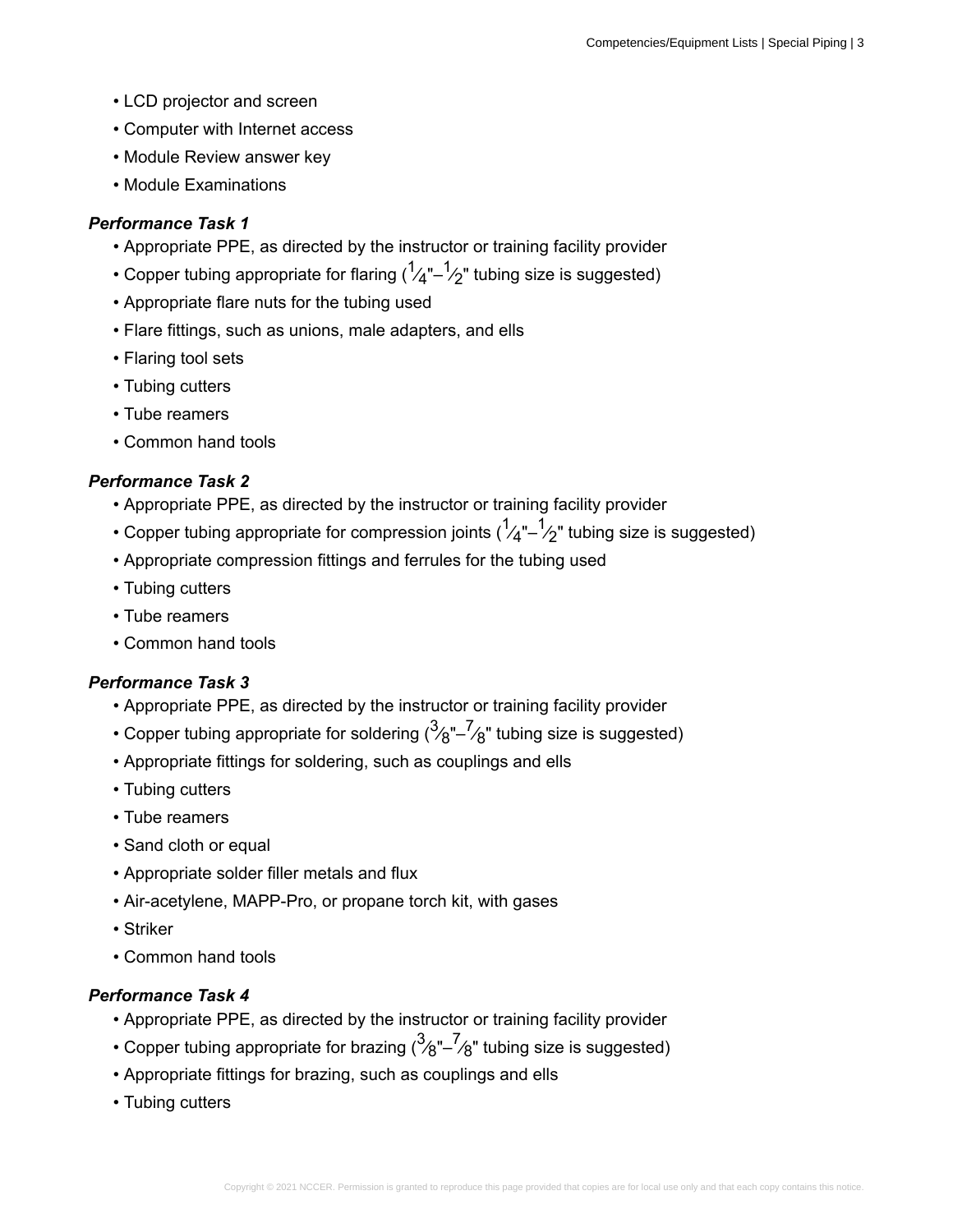- Tube reamers
- Sand cloth or equal
- Appropriate brazing filler metals
- Brazing flux (not typically required for BCuP filler metals)
- Oxyacetylene or similar torch kit, with gases
- Torch tips appropriate for the tubing size in use
- Striker
- Common hand tools

### *Performance Task 5*

- Appropriate PPE, as directed by the instructor or training facility provider
- Pipe or tubing for bending
- Tubing benders appropriate for the pipe/tubing selected
- Measuring tools, such as tape measures or steel rules

- Appropriate PPE, as directed by the instructor or training facility provider
- $\bullet$  Appropriate tubing (steel is suggested for a Lokring $^\circledR$  joint)
- $\bm{\cdot}$  Lokring $^{\circledR}$  or crimped copper fittings
- Hydraulic or power tool required for chosen joining method, including the proper jaw set
- Tube squaring and facing tool (optional)
- 120- and 60-grit aluminum oxide sand cloth
- Common hand tools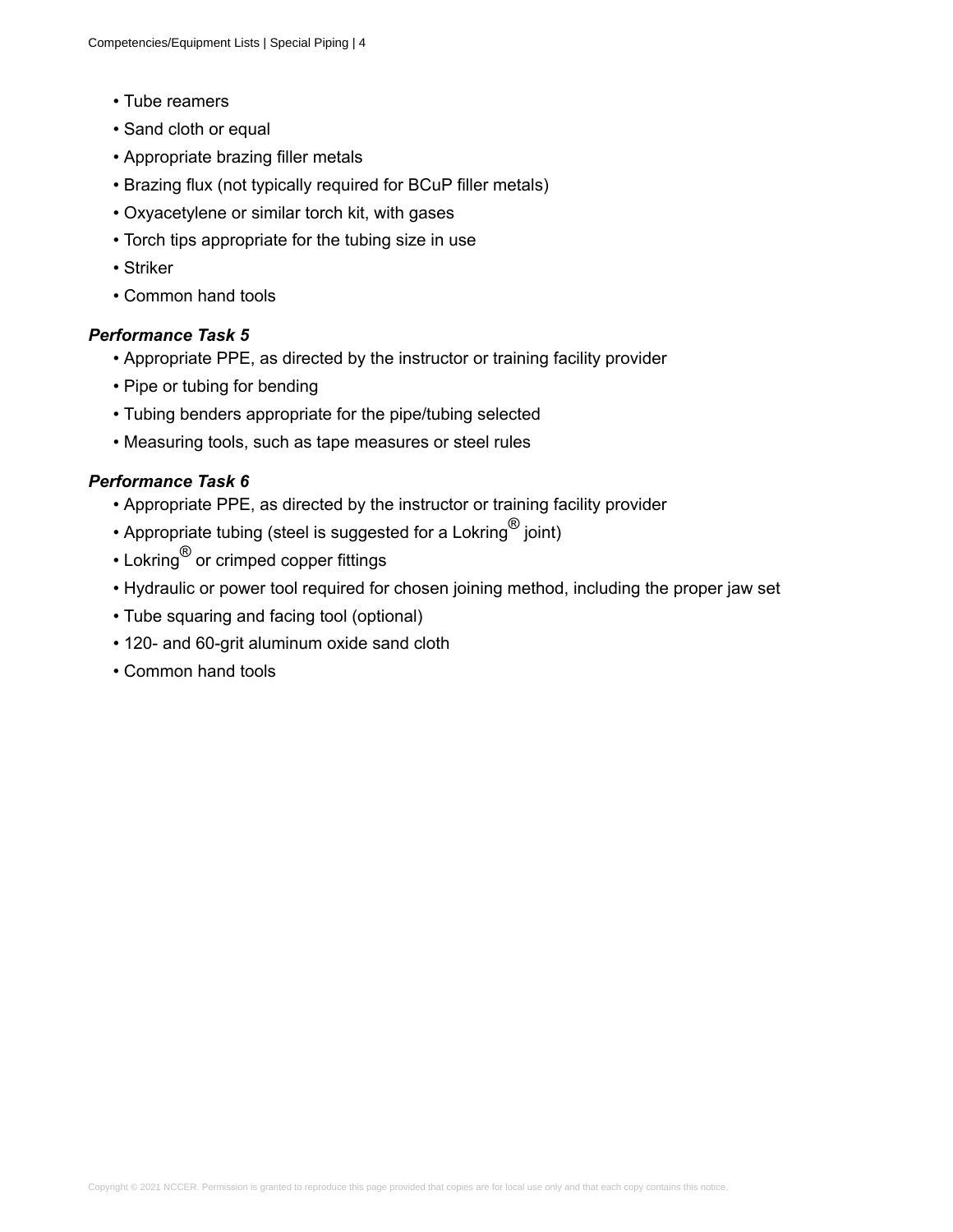# 08407 Hot Taps *Pipefitting Level Four*

### **Overview**

When it is necessary to connect to pipes that cannot be shut down or emptied, fluid pressure must be contained to prevent leaks. The method for doing this is referred to as hot tapping, and its procedures will vary according to what is being conveyed through the line. In some situations, it may be possible to temporarily stop the flow while connections are made; this is where line stop plugs, pipe freezing, and pipe plugging become important. Hot tapping is not a regular part of a pipefitter's career, but it is important to understand the environmental factors associated with it as well as ways to safely assist any contractors called on to perform it.

# *Learning Objective 1*

*Successful completion of this module prepares trainees to:*

Explain how to hot tap existing piping.

- a. State potential hazards that must be addressed before a hot tap is made.
- b. Explain how to install the required hot tap fittings.
- c. Explain how to operate hot tap machines.
- d. Identify and describe various line stop plugs.

# *Performance Tasks*

- 1. Identify mechanical joint stops and fittings.
- 2. Identify bolt-weld stops and fittings.
- 3. Identify split tee fittings.

Recommended Teaching Time: 10 hours

### **Classroom Equipment and Materials**

- Whiteboard and markers
- Pencils and paper
- $\bullet$  PowerPoint $^\circledR$  Presentations for Module 08407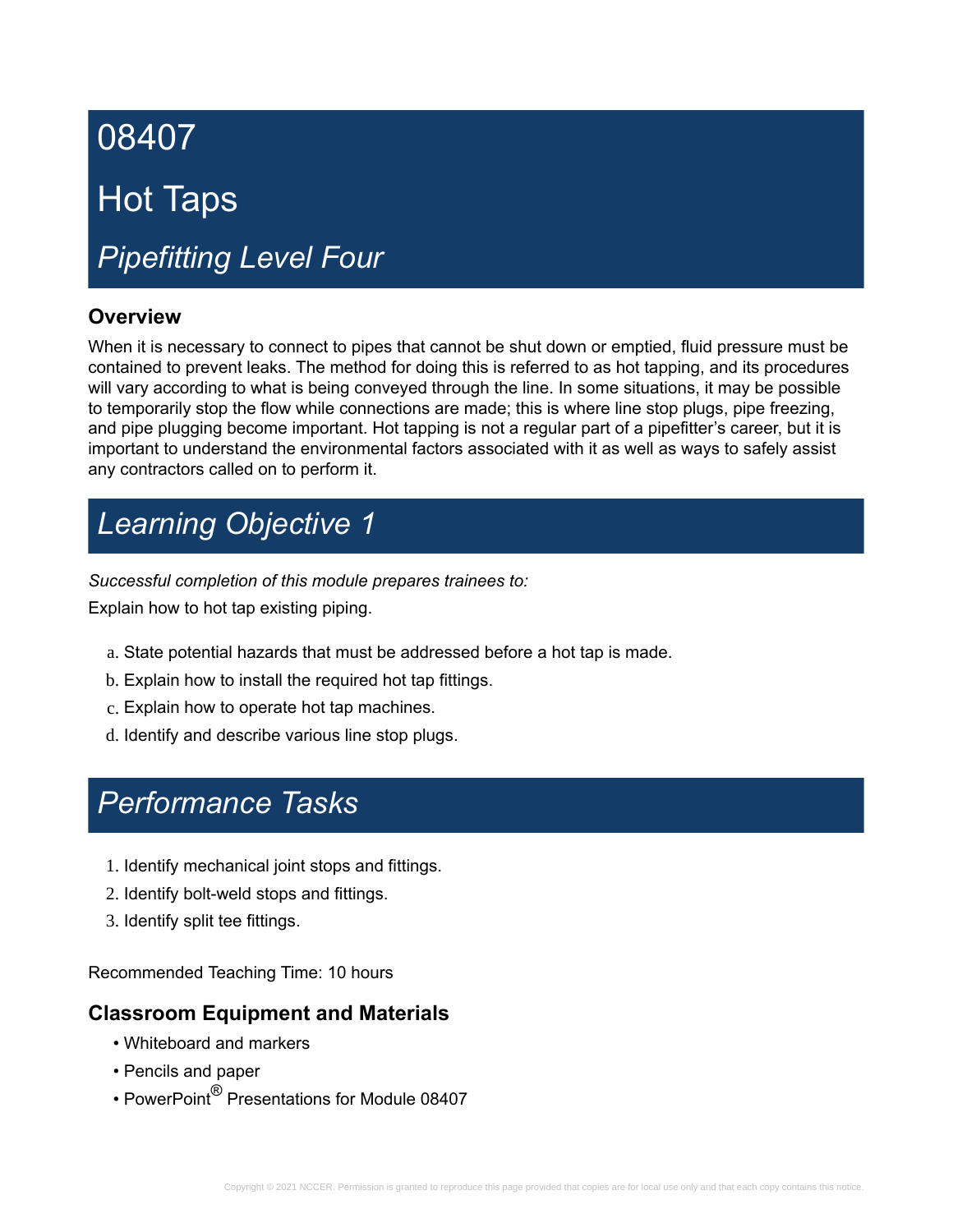- A variety of standard marker sizes
- Poster board
- Flip chart
- LCD projector and screen
- Computer with Internet access
- Module Review answer key
- Module Examinations

### *Performance Tasks 1 – 3*

- Appropriate PPE, as directed by the instructor or training facility provider
- Examples of mechanical joint stops and fittings
- Examples of bolt-weld stops and fittings
- Examples of split tee fittings
- Photos of the all the above stops and fittings (alternate)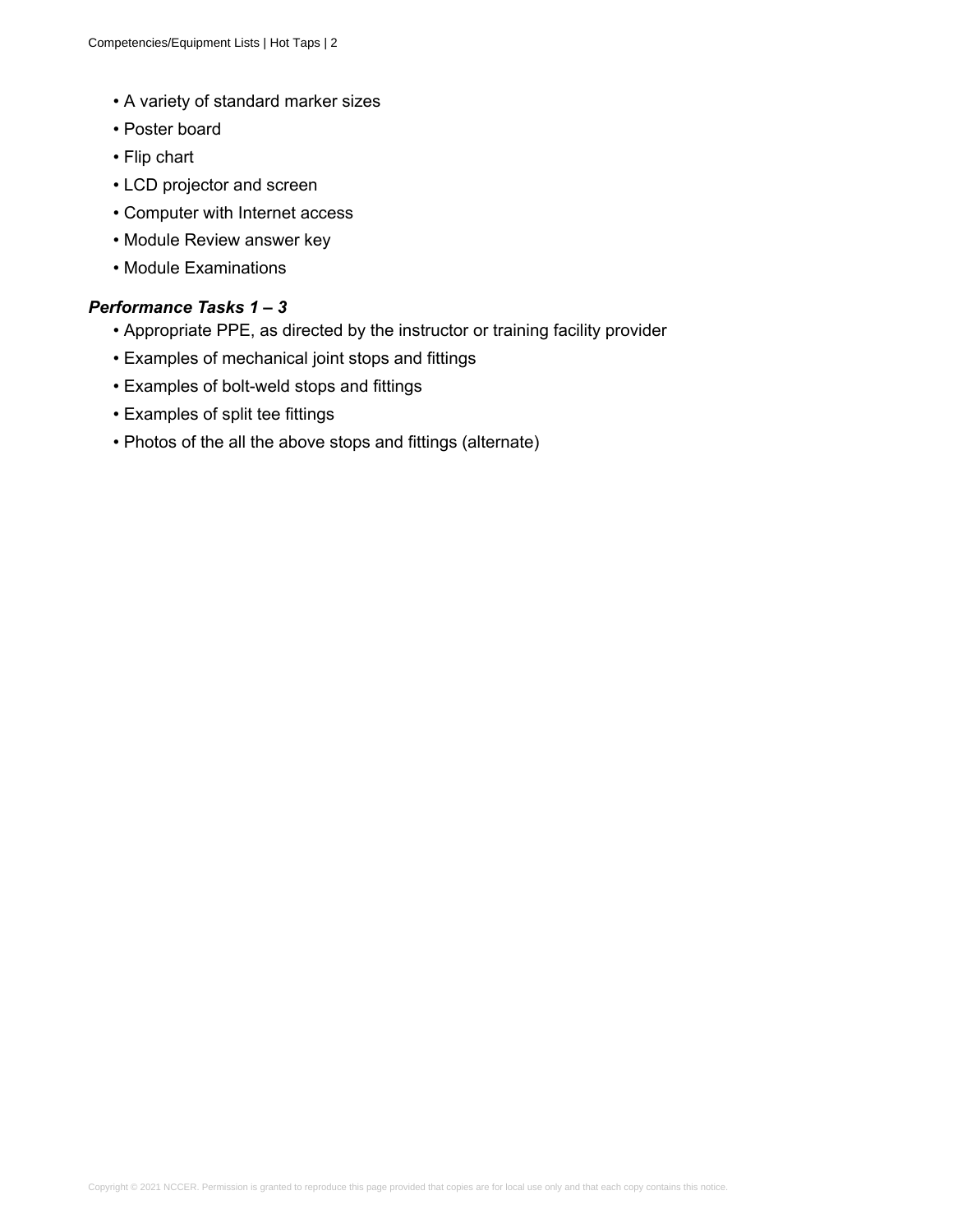# Maintaining Valves

*Pipefitting Level Four*

### **Overview**

Understanding the function and assembly of valves is essential to the pipefitter's career. While most valves are replaced rather than maintained, it is important to understand the procedures for both. Knowledge on valve maintenance contributes to troubleshooting issues within a pipe run, with the function of valves as a pivotal point.

# *Learning Objective 1*

*Successful completion of this module prepares trainees to:*

Explain how to remove and install valves and bonnet gaskets.

- a. Explain the basics of removing and installing threaded and flanged valves.
- b. Explain how to replace bonnet gaskets.

# *Learning Objective 2*

*Successful completion of this module prepares trainees to:* Identify and describe how to replace valve-stem O-rings.

- a. Identify common O-ring materials.
- b. Explain how to replace valve-stem O-rings.

# *Learning Objective 3*

*Successful completion of this module prepares trainees to:* Identify and describe how to replace valve-stem packing.

- a. Identify and describe common packing materials.
- b. Explain how to repack valves.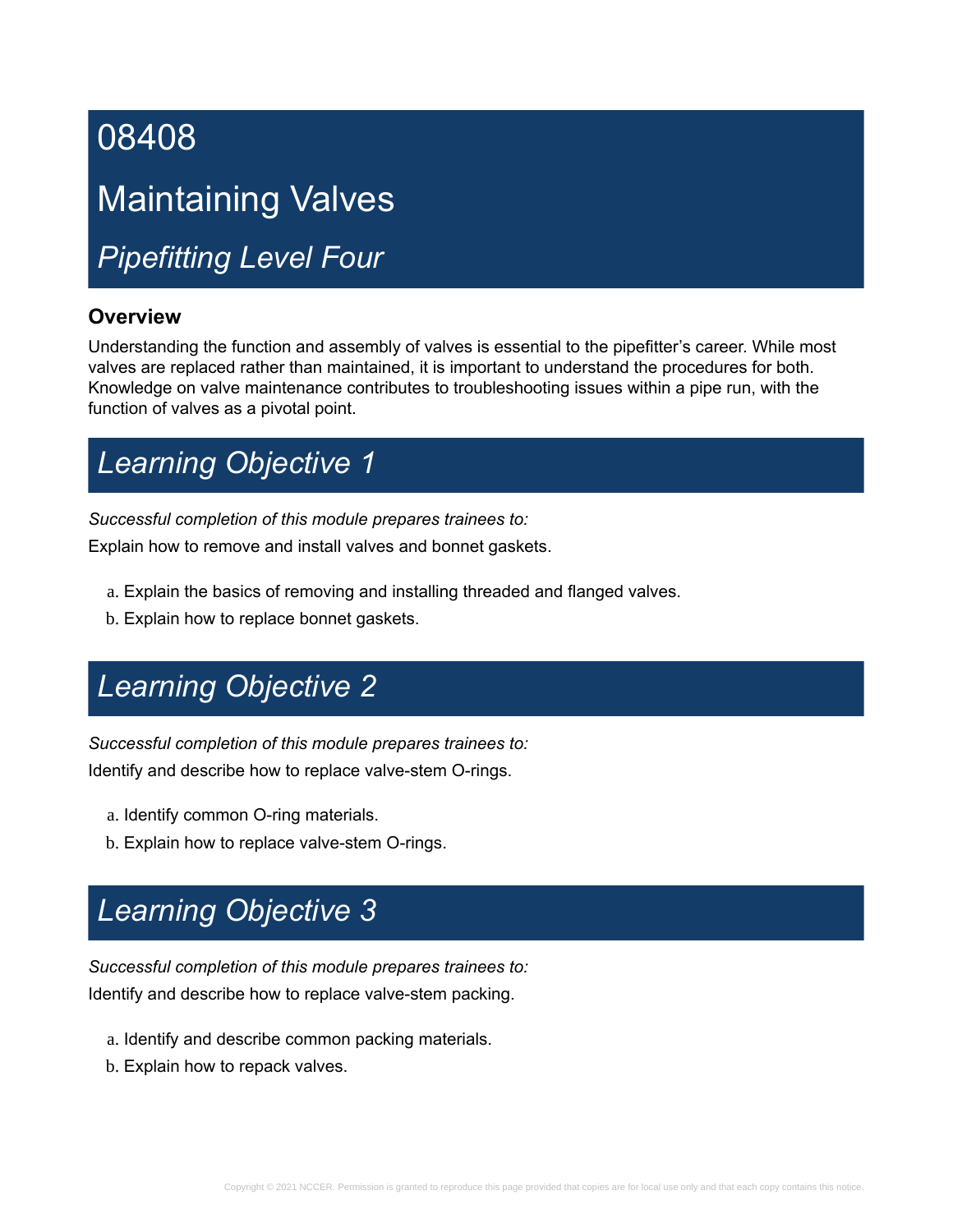### *Performance Tasks*

- 1. Demonstrate how to remove and install threaded valves.
- 2. Remove and install flanged valves.
- 3. Replace bonnet gaskets.
- 4. Replace valve stem O-rings.
- 5. Demonstrate repacking a valve.

Recommended Teaching Time: 10 hours

### **Classroom Equipment and Materials**

- Whiteboard and markers
- Pencils and paper
- $\bullet$  PowerPoint $^\circledR$  Presentations for Module 08408
- A variety of standard marker sizes
- Poster board
- Flip chart
- LCD projector and screen
- Computer with Internet access
- Module Review answer key
- Module Examinations

#### *Performance Task 1*

- Appropriate PPE, as directed by the instructor or training facility provider
- Suitable threaded valves installed or a location where they can be installed
- Appropriate pipe wrenches
- Common hand tools
- Pipe thread sealant

- Appropriate PPE, as directed by the instructor or training facility provider
- Suitable flanged valves installed or a location where they can be installed
- Necessary rigging, such as a chain fall, if required
- Common hand tools, including appropriate sockets for the flange bolts and nuts
- Drift pins
- Torque wrenches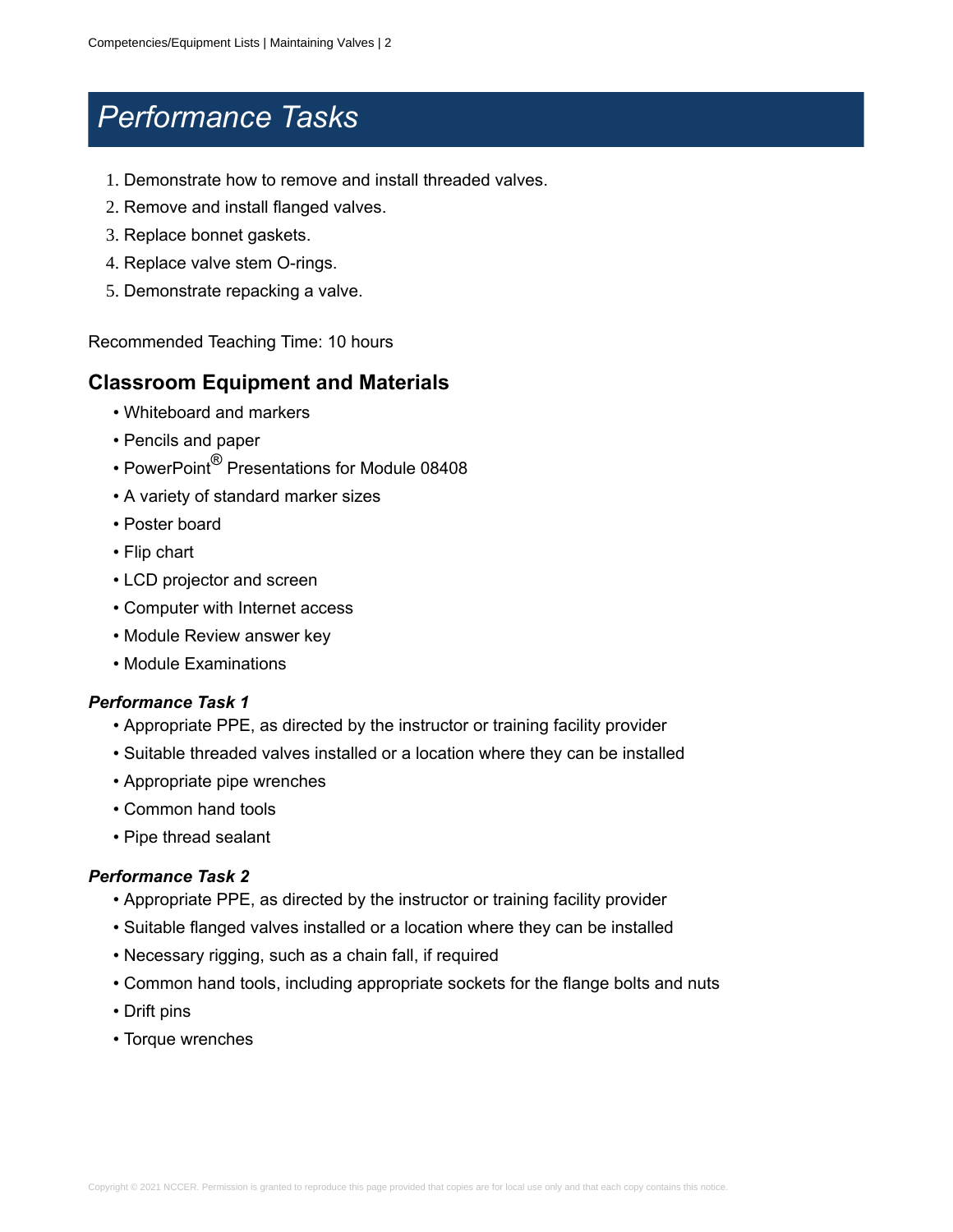• Penetrating oil

### *Performance Task 3*

- Appropriate PPE, as directed by the instructor or training facility provider
- Valve assembly with a gasketed bonnet
- Appropriate gaskets to fit the valve bonnet
- Gasket lubricant, if required
- Torque wrench
- Gasket scraper
- Common hand tools

### *Performance Task 4*

- Appropriate PPE, as directed by the instructor or training facility provider
- Valve assembly with stem O-rings
- Appropriate O-rings to fit the valve assembly
- O-ring lubricant
- Common hand tools

- Appropriate PPE, as directed by the instructor or training facility provider
- Valve assembly with a packed stuffing box
- Appropriate packing material for the valve and application
- Packing removal tools
- Valve stem lubricant
- Knife or similar tool to cut the packing
- Common hand tools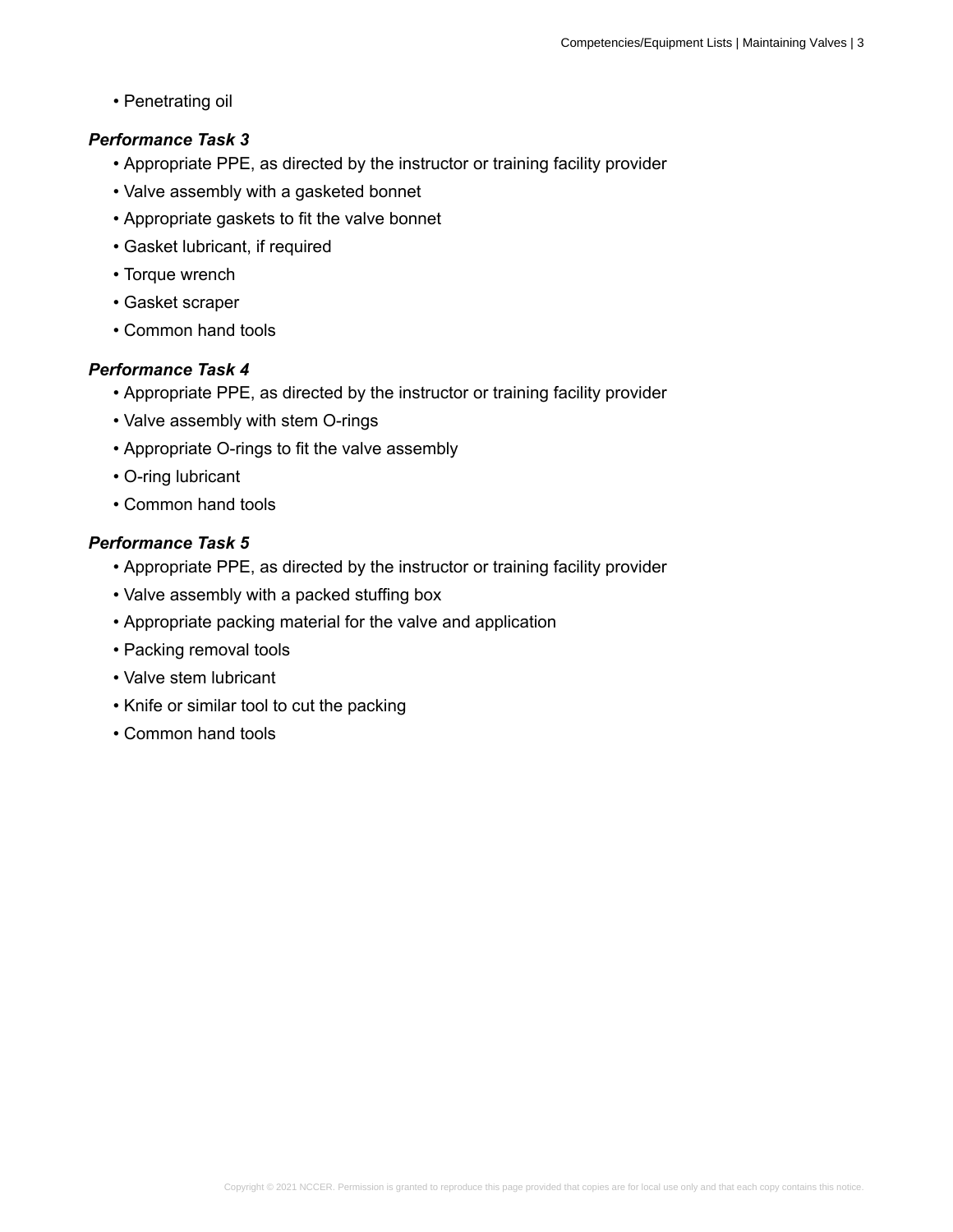### Fundamentals oF Crew leadership

**Module 46101** teaches skills needed to become an effective crew leader, as well as knowledge and abilities required to transition from craftworker to crew leader. The module also covers workforce diversity and organization, basic leadership skills, safety, and project control.

#### **Objectives**

#### **Learning Objective 1**

- Describe current issues and organizational structures in industry today.
	- a. Describe the leadership issues facing the construction industry.
	- b. Explain how gender and cultural issues affect the construction industry.
	- c. Explain the organization of construction businesses and the need for policies and procedures.

#### **Learning Objective 2**

- Explain how to incorporate leadership skills into work habits, including communications, motivation, team-building, problem-solving, and decision-making skills.
	- a. Describe the role of a leader on a construction crew.
	- b. Explain the importance of written and oral communication skills.
	- c. Describe methods for motivating team members.
	- d. Explain the importance of teamwork to a construction project.
	- e. Identify effective problem-solving and decision-making methods.

#### **Learning Objective 3**

- Identify a crew leader's typical safety responsibilities with respect to common safety issues, including awareness of safety regulations and the cost of accidents.
	- a. Explain how a strong safety program can enhance a company's success.
	- b. Explain the purpose of OSHA and describe the role of OSHA in administering worker safety.
	- c. Describe the role of employers in establishing and administering safety programs.
	- d. Explain how crew leaders are involved in administering safety policies and procedures.

#### **Learning Objective 4**

- Demonstrate a basic understanding of the planning process, scheduling, and cost and resource control.
	- a. Describe how construction contracts are structured.
	- b. Describe the project planning and scheduling processes.
	- c. Explain how to implement cost controls on a construction project.
	- d. Explain the crew leader's role in controlling project resources and productivity.

#### Performance Tasks

- **Performance Task 1 (Learning Objective 4)**
- Develop and present a look-ahead schedule.

#### **Performance Task 2 (Learning Objective 4)**

• Develop an estimate for a given work activity.

#### Before You Begin

As you prepare for each session, allow sufficient time to review the course objectives, content, visual aids, including the PowerPoint® presentation, and these lesson plans, and to gather the required equipment and materials. Consider the time required for demonstrations, laboratories, field trips, and testing.

Using your access code, download the PowerPoint® presentations and Performance Profile Sheets from **www.nccerirc.com**. For information about accessing the Module Examinations, visit **www.nccer.org/testing**. The passing score for submission into NCCER's Registry is 70% or above for the module exam; performance testing is graded pass or fail.

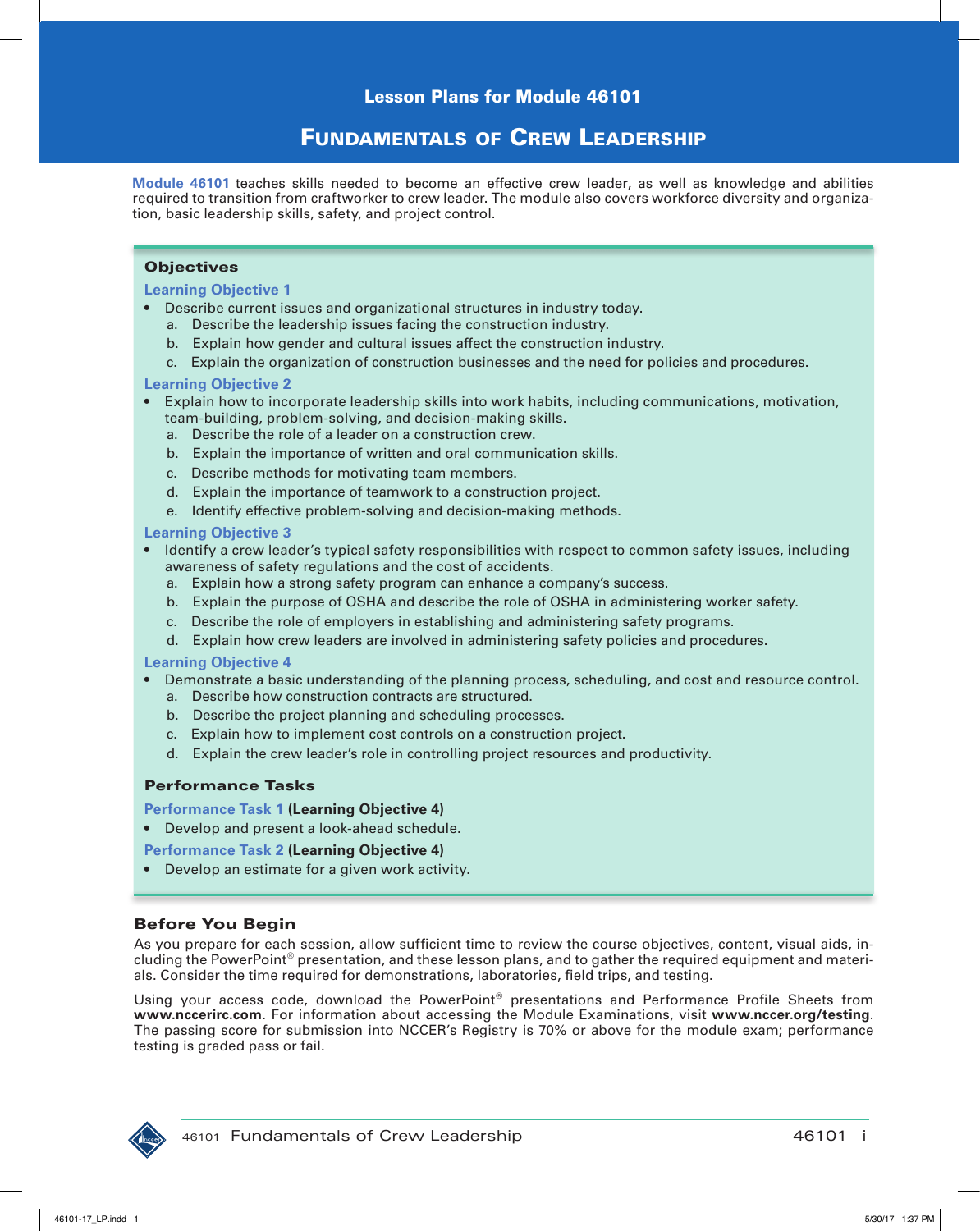### Recommended Teaching Time: 22.5 hours

This Lesson Plan (LP) is divided into sections that correspond to the sections in the Trainee Guide module. As you plan your class times, review the objectives, content, and lesson plan outline for the section you plan to teach. Allow sufficient class time for demonstrations, laboratories, field trips, and testing. Each class period should also include time for administrative tasks and periodic breaks.

Be sure to gather the required equipment, materials, visual aids, and answer keys. Using your access code, download the PowerPoint® presentations and Performance Sheets for this module from NCCER's Instructor Resource Center at **www.nccerirc.com**.

It is advisable to assign the reading of a module section prior to the classroom instruction. The Section Review and Module Review questions may be assigned as homework. At their discretion, instructors may assign additional homework to meet the teaching objectives.

Performance Testing may be administered at any suitable time in the course of the module training. Tasks are graded pass/fail. Trainee performance and proficiency during practice sessions that meets or exceeds the standards for a task can be accepted as Performance Task completion. Complete the Performance Profile Sheet for each trainee.

The final class is generally reserved for a brief review and the written module examination. For information about accessing the Module Examinations, visit **www.nccer.org/testing**. The passing score for submission into NC-CER's Registry is 70% or above for the written exam. Record the testing results for each trainee on the Registration of Training Modules form and submit the form to the Training Program Sponsor.

### Classroom Equipment and Materials

| Whiteboard                                                                     | LCD projector and screen                 | Blank copies of takeoff and                              |
|--------------------------------------------------------------------------------|------------------------------------------|----------------------------------------------------------|
| <b>Markers</b>                                                                 | Computer with Internet access during     | summary worksheets                                       |
| Pencils and paper                                                              | class (optional)                         | Module Review answer key                                 |
| <b>Fundamentals of Crew Leadership</b><br>PowerPoint <sup>®</sup> Presentation | Blank copies of a look-ahead<br>schedule | Module examinations<br><b>Performance Profile Sheets</b> |